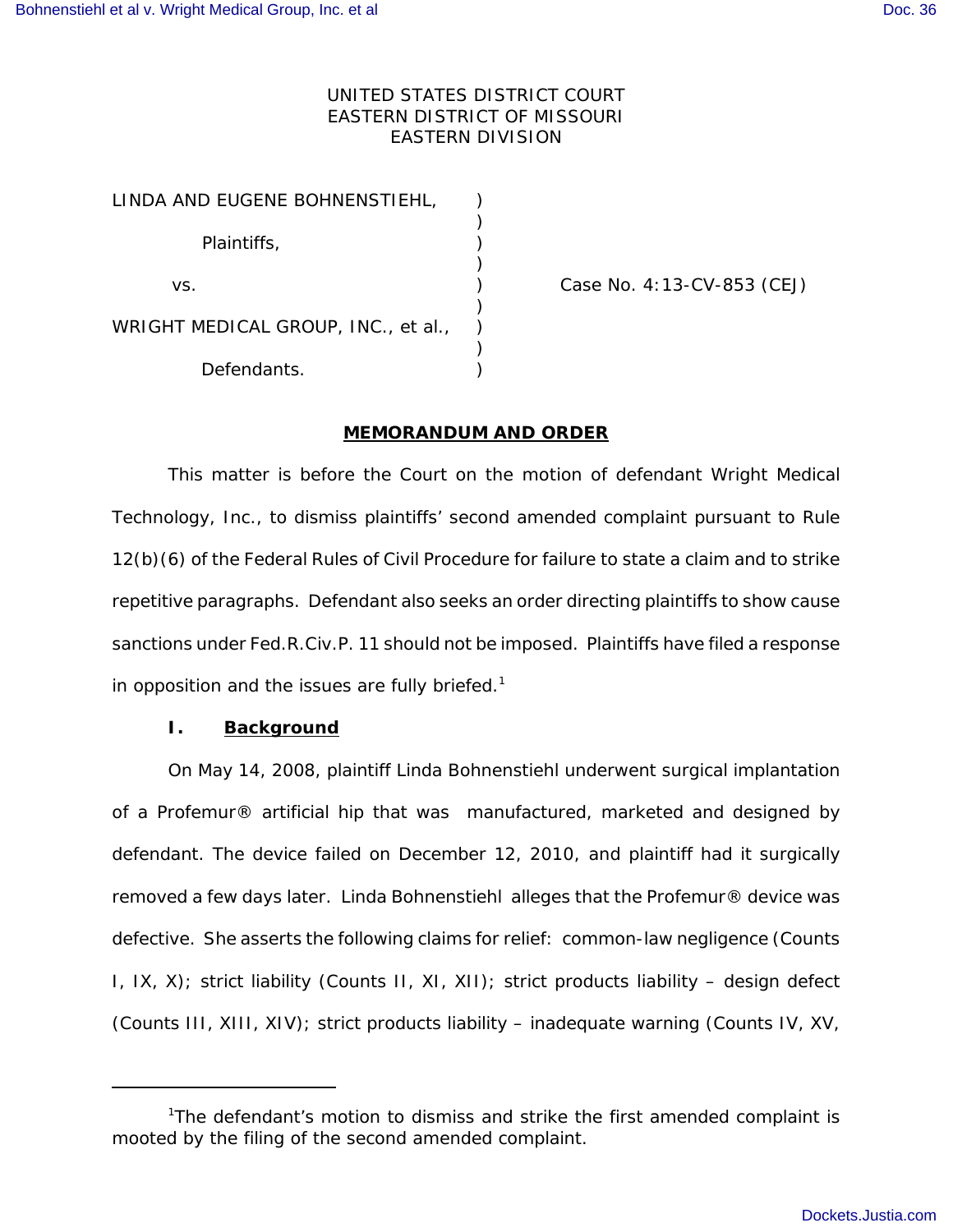XVI); strict products liability – failure to conform to representations (Counts V, XVII, XVIII); failure to adequately test (Counts VI, XIX, XX); breach of express warranty (Counts VII, XXI, XXII); and breach of warranty of merchantability (Counts VIII, XXIII,  $XXIV$ ).<sup>2</sup> Plaintiff Eugene Bohnenstiehl asserts a claim of loss of consortium (Count XXV).

## **II. Discussion**

#### **A. Motion to Strike**

Defendant complains that plaintiffs' complaint is overlong and repetitive. This is due primarily to plaintiffs' decision to assert each theory of liability three times--- once against each of the three defendants "individually and collectively," and one time each against Wright Medical Technology, Inc., and Wright Medical Group, Inc., acting alone. Despite its length, plaintiffs' complaint does not violate Rule 8, Fed.R.Civ.P. (pleader must make "a short and plain statement of the claim showing that the pleader is entitled to relief"). Defendant's motion to strike certain paragraphs as repetitive will be denied.

# **B. Motion to Dismiss**

The purpose of a motion to dismiss under Rule 12(b)(6) of the Federal Rules of Civil Procedure is to test the legal sufficiency of the complaint. The factual allegations of a complaint are assumed true and construed in favor of the plaintiff, "even if it strikes a savvy judge that actual proof of those facts is improbable." Bell Atlantic Corp. v. Twombly, 550 U.S. 544, 556 (2007) (citing Swierkiewicz v. Sorema N.A., 534 U.S. 506, 508 n.1 (2002)); Neitzke v. Williams, 490 U.S. 319, 327 (1989) ("Rule 12(b)(6)

<sup>&</sup>lt;sup>2</sup>Plaintiffs also assert claims against Wright Medical Group, Inc., and its subsidiary, Wright Medical Europe S.A.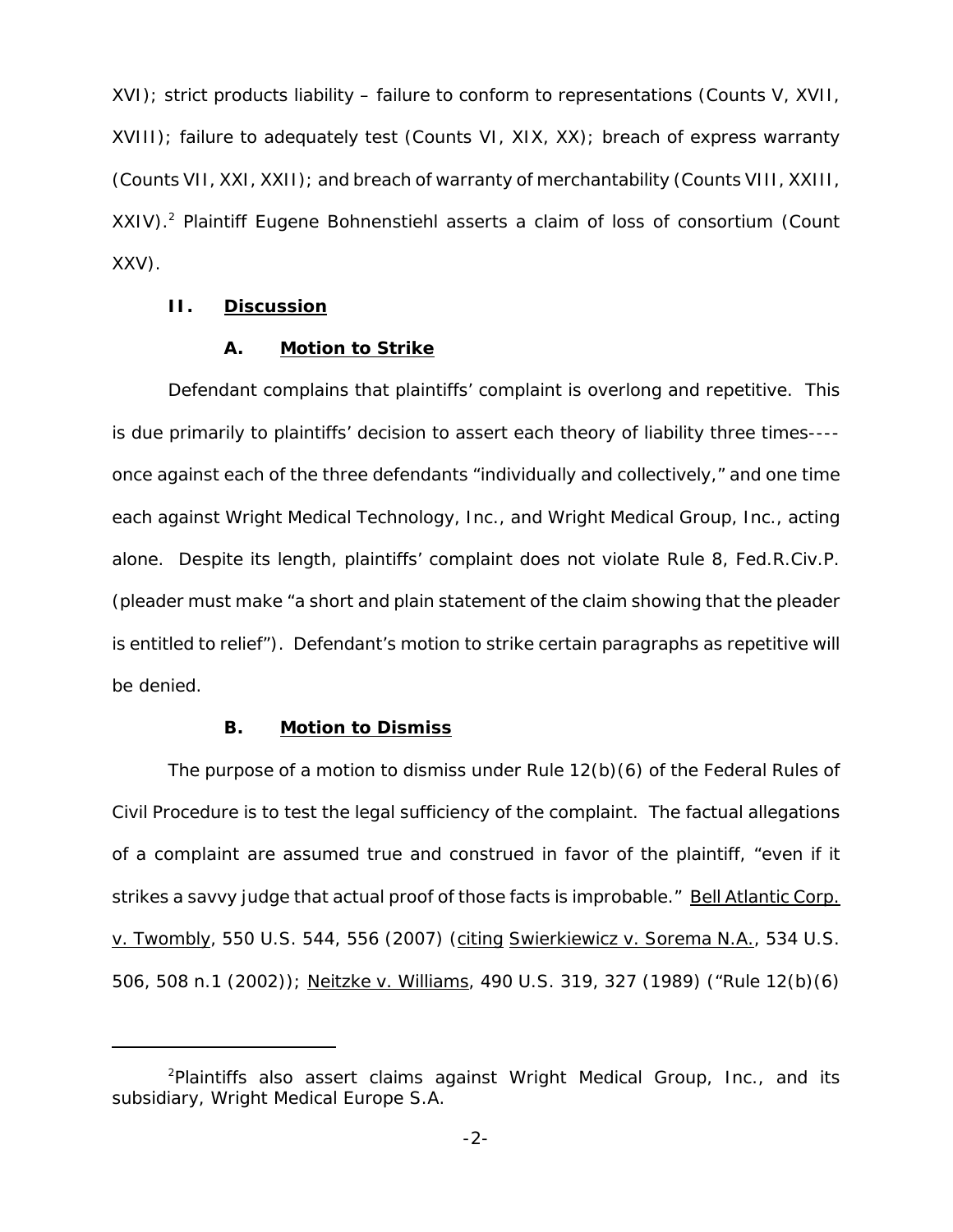does not countenance . . . dismissals based on a judge's disbelief of a complaint's factual allegations"); Scheuer v. Rhodes, 416 U.S. 232, 236 (1974) (a well-pleaded complaint may proceed even if it appears "that a recovery is very remote and unlikely"). The issue is not whether the plaintiff will ultimately prevail, but whether the plaintiff is entitled to present evidence in support of his claim. Id. A viable complaint must include "enough facts to state a claim to relief that is plausible on its face." Bell Atlantic Corp., 550 U.S. at 570. See also id. at 563 ("no set of facts" language in Conley v. Gibson, 355 U.S. 41, 45-46 (1957), "has earned its retirement.") "Factual allegations must be enough to raise a right to relief above the speculative level." Id. at 555.

#### **1. Choice of Law**

Defendant argues that Illinois law applies to plaintiffs' claims and that they have failed to state a claim for relief under applicable Illinois law. The defendant's argument raised the issue of whether the law of Missouri or Illinois should be applied to plaintiffs' claims. A district court sitting in diversity must apply the conflict of law rules for the state in which it sits. Klaxon Co. v. Stentor Elec. Mfg. Co., 313 U.S. 487, 496 (1941); Inacom Corp. v. Sears, Roebuck & Co., 254 F.3d 683, 687 (8th Cir. 2001). Before applying the forum state's choice-of-law rules, however, the Court must first determine whether a conflict exists. Prudential Ins. Co. of Am. v. Kamrath, 475 F.3d 920, 924 (8th Cir. 2007). "[If] the laws of both states relevant to the set of facts are the same, or would produce the same decision in the lawsuit, there is no real conflict of laws and the case ought to be decided under the law that is common to both states." Colonial Presbyterian Church v. Heartland Presbytery, 375 S.W.3d 190, 199 (Mo. Ct. App. 2012).

-3-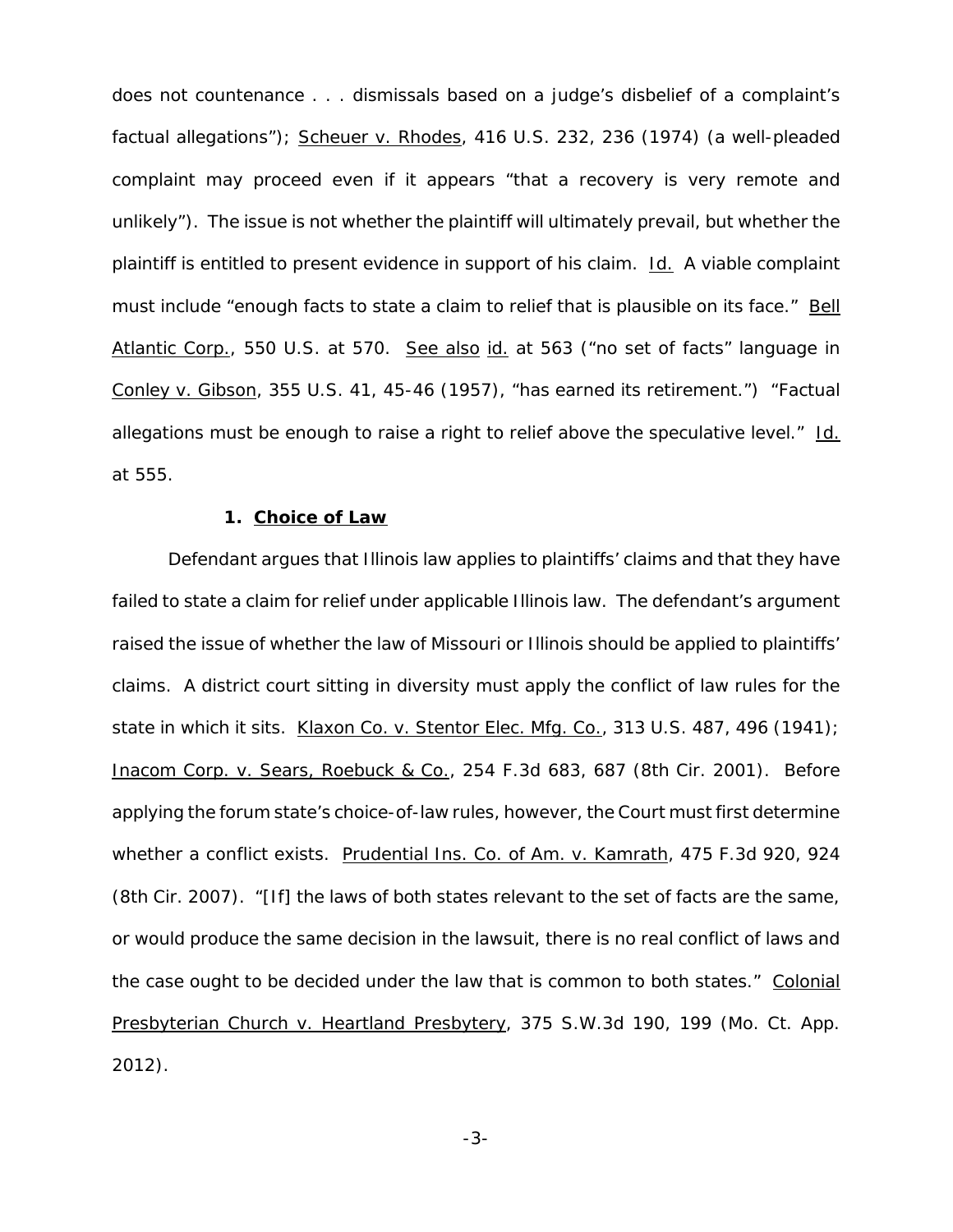Plaintiffs argue that no conflict exists with respect to Linda Bohnenstiel's tort claims because the laws of Illinois and Missouri yield the same result.<sup>3</sup> Defendant implicitly concedes this point by stating that the claims fail under the laws of both states. Plaintiffs acknowledge that the warranty claims are time-barred under the Illinois two-year statute of limitations, but they point out that Missouri applies a fouryear statute of limitations to such claims. See Owen v. General Motors Corp., 533 F.3d 913, 918 (8th Cir. 2008) (Missouri UCC prescribes four-year statute of limitations applicable to breach of warranty claims). However, for the reasons discussed below, the warranty claims are pre-empted by federal law. Thus, it is unnecessary to determine whether Missouri or Illinois law applies.

## **2. Counts I and IX: Common Law Negligence**

Plaintiffs allege that defendant Wright Medical Technology, Inc., acting alone and collectively with the other defendants, was negligent in the design, testing, manufacturing, promotion, and selling of the Profemur® device. Defendant argues that plaintiffs' allegations of defects in the manufacturing process must be dismissed because they are insufficient to state a claim for manufacturing defect.

A plaintiff may assert a negligence claim together with a product liability claim. Peters v. General Motors Corp., 200 S.W.3d 1, 17 (Mo. Ct. App. 2006); see also Blevins v. Cushman Motors, 551 S.W.2d 602, 607–08 (Mo. 1977) (explaining that a negligence claim differs from a products liability claim in that the focus in a negligence

<sup>&</sup>lt;sup>3</sup>If a true conflict existed with respect to plaintiffs' tort claims, the Court believes that Missouri is the state with the most significant relationship to the alleged wrongful conduct under § 145, as it is the state in which plaintiff was told about the Profemur® device, was issued any warnings, and had the device implanted and then removed. The fact that plaintiff may have been in Illinois when the fracture occurred has little significance because defendant's injury-causing conduct has no relationship to Illinois. Chapman v. DePuy Orthopedics, Inc., 760 F. Supp. 2d 1310, 1313 (M.D. Fla. 2011).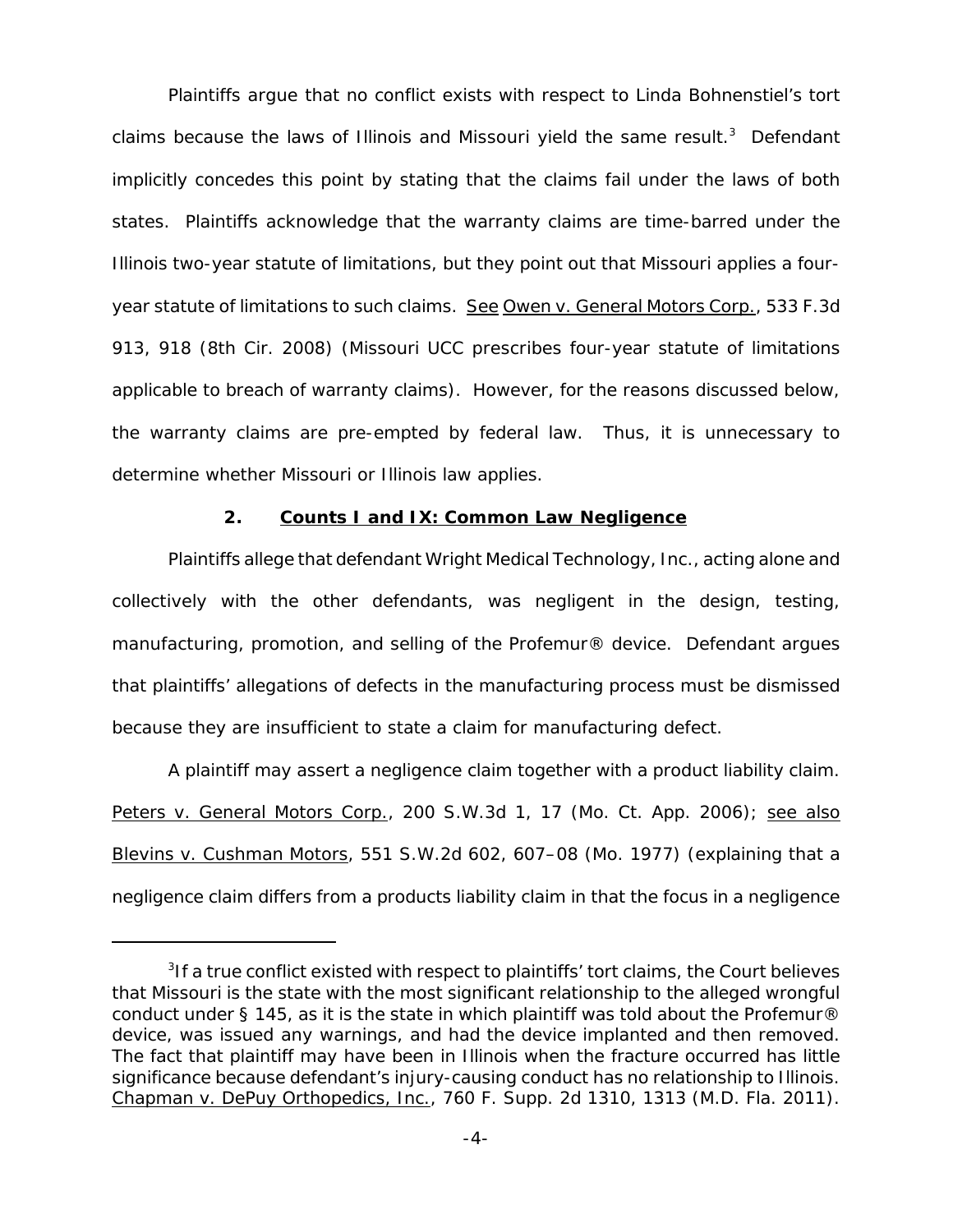claim is the defendant's conduct, whereas the focus in a products liability claim is the product itself). In this case, it is not necessary to determine whether plaintiffs' allegations are sufficient to support a claim for product liability based on a manufacturing defect, because that is not one of the claims asserted. There is no legal basis for excluding plaintiffs' allegations of errors in the manufacturing process from the common law negligence claim. See Richcreek v. General Motors Corp., 908 S.W.2d 772, 777 (Mo. Ct. App. 1995) ("The courts have held a plaintiff may submit on both strict liability and negligence so long as there is no double recovery, saying there is no inconsistency between the two.") Defendant's motion will be denied with respect to plaintiffs' common-law negligence claims.

#### **3. Counts IV and XV: Inadequate Warnings**

Under Missouri law, the requirements for a strict liability failure-to-warn claim are: (1) the defendant sold the product in the course of its business; (2) the product was unreasonably dangerous at the time of the sale when used as reasonably anticipated without knowledge of its characteristics; (3) the defendant did not give an adequate warning of the danger; (4) the product was used in a manner reasonably anticipated; and (5) the user was damaged as a direct result of the product. DG&G, Inc. v. FlexSol Packaging Corp. of Pompano Beach, 576 F.3d 820, 823 (8th Cir. 2009).

The "direct result" element requires a plaintiff to demonstrate that: (1) the product for which there was no warning caused the user's damages; and (2) a warning would have altered the behavior of those involved in the accident. Id. at 824. Defendant argues that plaintiff's warning claims must be dismissed because there is no allegation that a warning would have altered her behavior. However, "[i]f there is sufficient evidence from which a jury could find that the plaintiff did not already know

-5-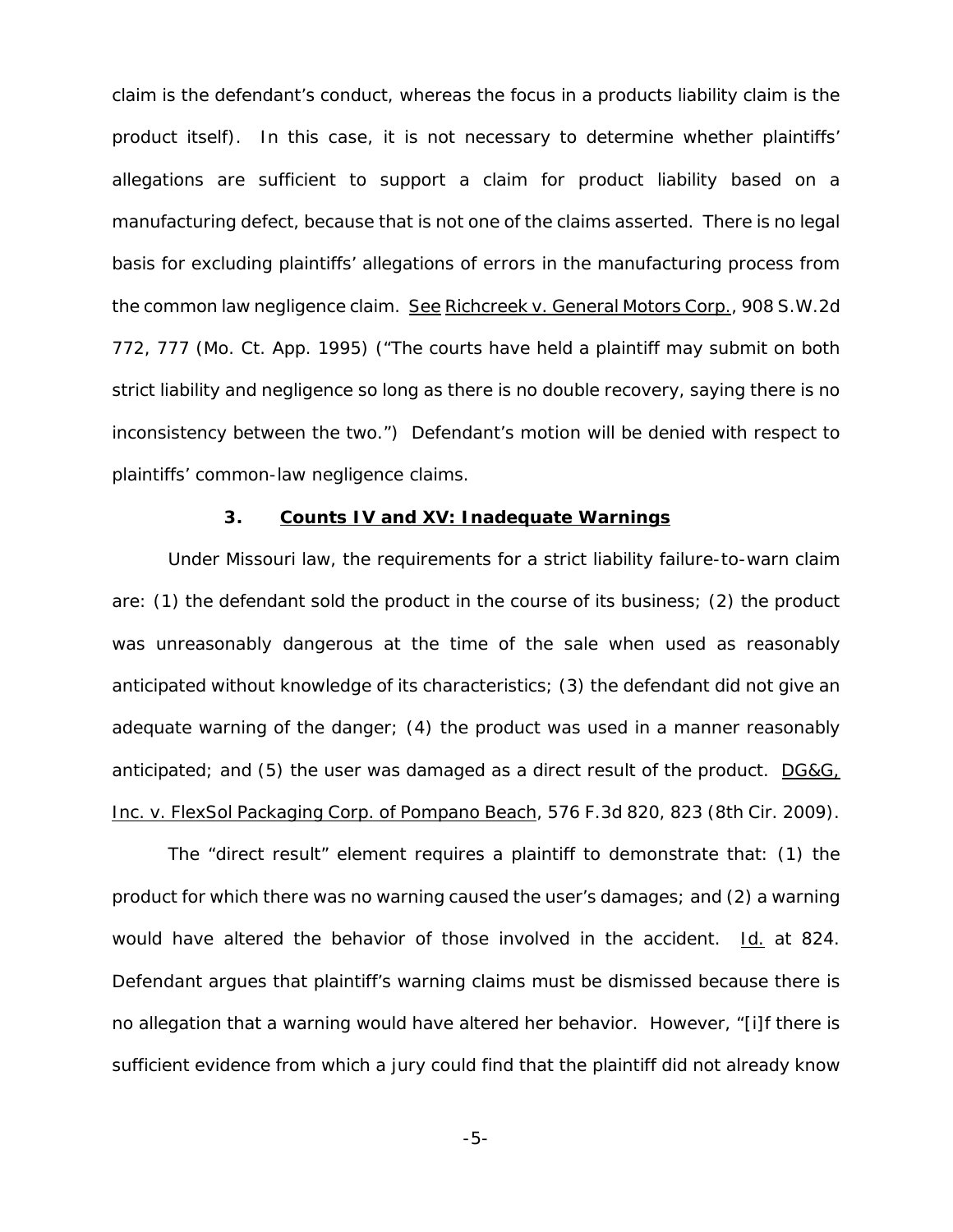of the danger, there is a presumption that a warning will be heeded." Id. (quoting Tune v. Synergy Gas Corp., 883 S.W.2d 10, 14 (Mo. 1994) (*en banc*); see also Klugesherz v. American Honda Motor Co., Inc., 929 S.W.2d 811, 814 (Mo. Ct. App. 1996) (presumption is rebuttable). Defendant also argues that plaintiffs must allege what warnings were given, how they were deficient, and that the deficient warnings caused injury. Plaintiff's failure-to-warn claims satisfy the requirements of Fed.R.Civ.P. 8 and the motion to dismiss these claims will be denied.

#### **4. Counts V and XVII: Failure to Conform to Representations**

Plaintiffs allege that defendants made representations to consumers regarding the safety and durability of the Profemur® device, that these representations influenced Linda's medical choices and were material to her decision to use the device, and that the devices did not conform to defendants' representations. ¶¶125-27. Defendant contends, and plaintiffs do not dispute, that there is no such cause of action. Counts V and XVII will be dismissed. An identical claim asserted in Count XVIII against defendant Wright Medical Group, Inc., will also be dismissed

## **5. Counts VII, VIII, XXI, and XXIII: Warranty Claims**

Plaintiffs bring claims for breach of express warranty and the implied warranty of merchantability. Defendant argues, first, that plaintiffs' express warranty claims fail to allege that defendants made representations directly to them and, second, that plaintiffs' implied warranty claims merge into the product liability claims.

Plaintiffs have not addressed either argument and this is a sufficient basis to dismiss the warranty claims. In addition, such claims are preempted by the Medical Device Amendments to the Federal Food, Drug and Cosmetics Act, 21 U.S.C. § 360k(a). Stefl v. Medtronic, Inc., 916 S.W.2d 879, 882-83 (Mo. Ct. App. 1996)

-6-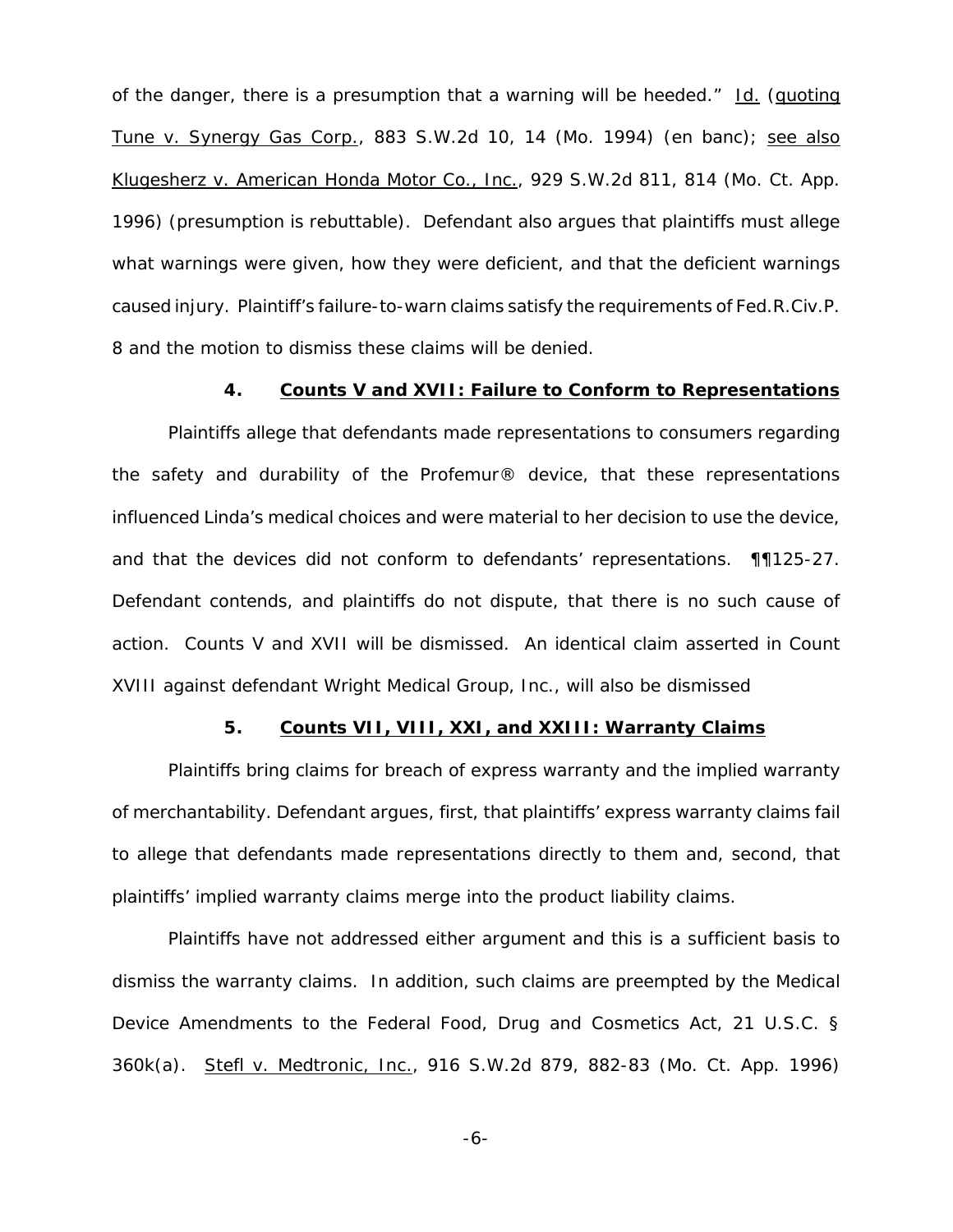(implied warranty claims are preempted); In re Medtronic, Inc., Sprint Fidelis Leads Products Liab. Litig., 623 F.3d 1200, 1208 (8th Cir. 2010) (express warranty claim interferes with the FDA's regulation of Class III medical devices and is preempted). The warranty claims fail as a matter of law with respect to the other defendants as well and Counts VII, VIII, XXI, XXII, XXIII, and XXIV will be dismissed.

# **C. Request For Sanctions**

Defendant asserts in its reply memorandum that the Court should order plaintiffs

and their counsel to show cause why they should not be sanctioned under Rule 11,

Fed.R.Civ.P., for failing to voluntarily omit from their first amended complaint those

claims that defendant challenged as without merit.

Rule 11(c) provides, in relevant part:

(2) **Motion for Sanctions**. A motion for sanctions must be made separately from any other motion and must describe the specific conduct that allegedly violates Rule 11(b). The motion must be served under Rule 5, but it must not be filed or be presented to the court if the challenged paper, claim, defense, contention, or denial is withdrawn or appropriately corrected within 21 days after service or within another time the court sets. If warranted, the court may award to the prevailing party the reasonable expenses, including attorney's fees, incurred for the motion.

(3) **On the Court's Initiative**. On its own, the court may order an attorney, law firm, or party to show cause why conduct specifically described in the order has not violated Rule 11(b).

Rule 11(c), Fed.R.Civ.P. (emphasis added).

Defendant did not file a separate motion or comply with the safe-harbor

requirements of Rule 11(c)(2). The Court declines to require plaintiffs to show cause

on its own initiative under Rule  $11(c)(3)$  because they were under no obligation to

accept defendant's assessment of the validity of their claims.

Accordingly,